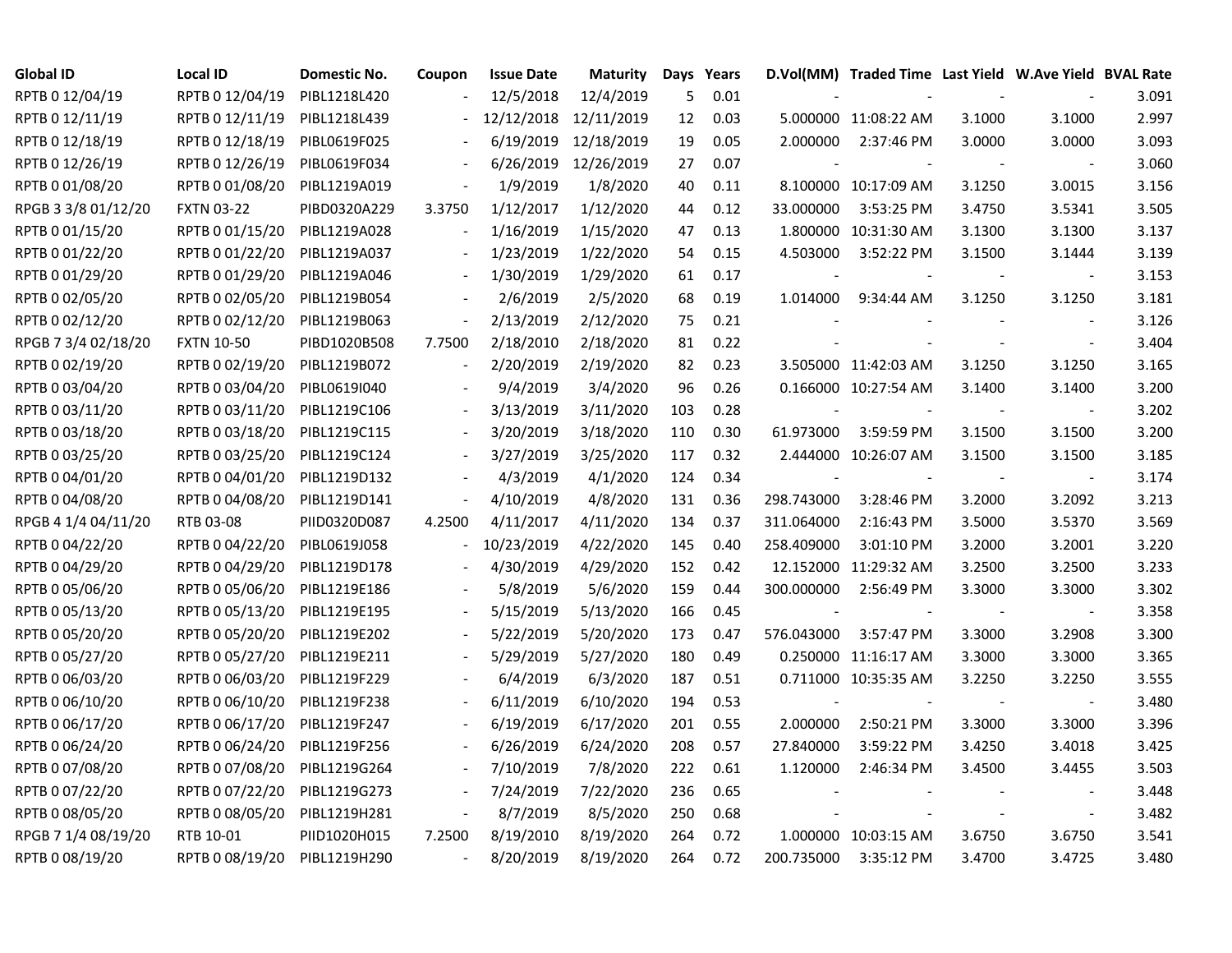| <b>Global ID</b>     | <b>Local ID</b>   | <b>Domestic No.</b> | Coupon                   | <b>Issue Date</b> | <b>Maturity</b>             |     | Days Years |             | D.Vol(MM) Traded Time Last Yield W.Ave Yield BVAL Rate |        |                          |       |
|----------------------|-------------------|---------------------|--------------------------|-------------------|-----------------------------|-----|------------|-------------|--------------------------------------------------------|--------|--------------------------|-------|
| RPGB 3 3/8 08/20/20  | <b>FXTN 05-73</b> | PIBD0520H735        | 3.3750                   | 8/20/2015         | 8/20/2020                   | 265 | 0.73       |             | 400.000000 11:37:19 AM                                 | 3.6100 | 3.6150                   | 3.616 |
| RPTB 0 09/02/20      | RPTB 0 09/02/20   | PIBL1219I306        |                          | 9/4/2019          | 9/2/2020                    | 278 | 0.76       |             |                                                        |        |                          | 3.501 |
| RPGB 6 1/8 09/16/20  | <b>FXTN 10-51</b> | PIBD1020I510        | 6.1250                   | 9/16/2010         | 9/16/2020                   | 292 | 0.80       |             |                                                        |        |                          | 3.624 |
| RPTB 0 09/16/20      | RPTB 0 09/16/20   | PIBL1219I315        |                          | 9/18/2019         | 9/16/2020                   | 292 | 0.80       |             | 3.250000 11:08:24 AM                                   | 3.4800 | 3.4800                   | 3.501 |
| RPTB 0 10/07/20      | RPTB 0 10/07/20   | PIBL1219J323        |                          | 10/9/2019         | 10/7/2020                   | 313 | 0.86       |             |                                                        |        | $\overline{\phantom{a}}$ | 3.574 |
| RPTB 0 10/21/20      | RPTB 0 10/21/20   | PIBL1219J332        | $\blacksquare$           | 10/23/2019        | 10/21/2020                  | 327 | 0.90       | 25.537000   | 3:47:35 PM                                             | 3.4750 | 3.4811                   | 3.487 |
| RPTB 0 11/04/20      | RPTB 0 11/04/20   | PIBL1219K358        | $\overline{\phantom{a}}$ | 11/6/2019         | 11/4/2020                   | 341 | 0.93       | 62.024000   | 2:19:03 PM                                             | 3.4500 | 3.4053                   | 3.451 |
| RPTB 0 11/18/20      | RPTB 0 11/18/20   | PIBL1219K367        | $\overline{\phantom{a}}$ | 11/20/2019        | 11/18/2020                  | 355 | 0.97       | 86.130000   | 3:34:08 PM                                             | 3.4750 | 3.4800                   | 3.493 |
| RPGB 5 7/8 12/16/20  | <b>FXTN 10-52</b> | PIBD1020L525        | 5.8750                   | 12/16/2010        | 12/16/2020                  | 383 | 1.05       |             |                                                        |        |                          | 3.750 |
| RPGB 4 1/4 01/25/21  | <b>FXTN 03-23</b> | PIBD0321A236        | 4.2500                   | 1/25/2018         | 1/25/2021                   | 423 | 1.16       | 41.300000   | 3:36:05 PM                                             | 3.6000 | 3.6024                   | 3.781 |
| RPGB 7 3/8 03/03/21  | RTB 10-02         | PIID1021C027        | 7.3750                   | 3/3/2011          | 3/3/2021                    | 460 | 1.26       |             |                                                        |        | $\overline{\phantom{a}}$ | 3.691 |
| RPGB 3 1/2 03/20/21  | <b>FXTN 07-57</b> | PIBD0721C574        | 3.5000                   | 3/20/2014         | 3/20/2021                   | 477 | 1.31       |             | 1.000000 10:56:18 AM                                   | 3.7000 | 3.7000                   | 3.654 |
| RPGB 6 1/2 04/28/21  | <b>FXTN 10-53</b> | PIBD1021D531        | 6.5000                   | 4/28/2011         | 4/28/2021                   | 516 | 1.41       |             | 1.070000 11:14:06 AM                                   | 3.8150 | 3.8150                   | 3.706 |
| RPGB 4 7/8 06/13/21  | RTB 03-09         | PIID0321F092        | 4.8750                   | 6/13/2018         | 6/13/2021                   | 562 | 1.54       | 84.200000   | 2:41:18 PM                                             | 3.7900 | 3.7150                   | 3.698 |
| RPGB 5 3/4 10/20/21  | RTB 10-03         | PIID1021J039        | 5.7500                   | 10/20/2011        | 10/20/2021                  | 691 | 1.89       |             |                                                        |        |                          | 3.776 |
| RPGB 5 3/4 11/24/21  | <b>FXTN 10-55</b> | PIBD1021K551        | 5.7500                   |                   | 11/24/2011 11/24/2021       | 726 | 1.99       |             |                                                        |        |                          | 3.789 |
| RPGB 63/801/19/22    | <b>FXTN 10-54</b> | PIBD1022G545        | 6.3750                   | 7/19/2011         | 1/19/2022                   | 782 | 2.14       |             | 1.500000 10:04:18 AM                                   | 3.8000 | 3.8000                   | 3.803 |
| RPGB 4 01/26/22      | <b>FXTN 05-74</b> | PIBD0522A747        | 4.0000                   | 1/26/2017         | 1/26/2022                   | 789 | 2.16       | 4.762000    | 2:57:24 PM                                             | 3.8275 | 3.8260                   | 3.835 |
| RPGB 15 03/14/22     | <b>FXTN 20-02</b> | PIBD2022C021        | 15.0000                  | 3/14/2002         | 3/14/2022                   | 836 | 2.29       |             |                                                        |        | $\overline{\phantom{a}}$ | 3.834 |
| RPGB 4 3/4 07/04/22  | <b>FXTN 03-24</b> | PIBD0322G247        | 4.7500                   | 7/4/2019          | 7/4/2022                    | 948 | 2.60       | 234.245000  | 3:59:52 PM                                             | 3.8300 | 3.8257                   | 3.828 |
| RPGB 4 7/8 08/02/22  | <b>FXTN 10-56</b> | PIBD1022H562        | 4.8750                   | 8/2/2012          | 8/2/2022                    | 977 | 2.68       |             |                                                        |        |                          | 3.892 |
| RPGB 4 3/4 09/13/22  | <b>FXTN 10-57</b> | PIBD1022I570        | 4.7500                   | 9/13/2012         | 9/13/2022 1,019             |     | 2.79       |             |                                                        |        | $\sim$                   | 3.910 |
| RPGB 12 3/4 10/17/22 | <b>FXTN 20-03</b> | PIBD2022J033        | 12.7500                  |                   | 10/17/2002 10/17/2022 1,053 |     | 2.88       |             |                                                        |        | $\sim$                   | 3.924 |
| RPGB 4 5/8 12/04/22  | RTB 05-11         | PIID0522L114        | 4.6250                   | 12/4/2017         | 12/4/2022 1,101             |     | 3.01       | 1600.475000 | 3:10:42 PM                                             | 3.8850 | 3.8801                   | 3.880 |
| RPGB 4 12/06/22      | <b>FXTN 10-58</b> | PIBD1022L585        | 4.0000                   | 12/6/2012         | 12/6/2022 1,103             |     | 3.02       |             |                                                        |        | $\blacksquare$           | 3.945 |
| RPGB 13 02/20/23     | <b>FXTN 20-04</b> | PIBD2023B048        | 13.0000                  | 2/20/2003         | 2/20/2023 1,179             |     | 3.23       |             |                                                        |        | $\sim$                   | 3.977 |
| RPGB 5 1/2 03/08/23  | <b>FXTN 05-75</b> | PIBD0523C752        | 5.5000                   | 3/8/2018          | 3/8/2023 1,195              |     | 3.27       | 326.285000  | 3:03:58 PM                                             | 3.8600 | 3.8856                   | 3.907 |
| RPGB 3 1/2 04/21/23  | <b>FXTN 07-58</b> | PIBD0723D588        | 3.5000                   | 4/21/2016         | 4/21/2023 1,239             |     | 3.39       | 226.561822  | 3:49:44 PM                                             | 4.0500 | 4.0586                   | 4.062 |
| RPGB 11 7/8 05/29/23 | <b>FXTN 20-05</b> | PIBD2023E054        | 11.8750                  | 5/29/2003         | 5/29/2023 1,277             |     | 3.50       |             |                                                        |        |                          | 4.020 |
| RPGB 3 1/4 08/15/23  | RTB 10-04         | PIID1023H046        | 3.2500                   | 8/15/2013         | 8/15/2023 1,355             |     | 3.71       | 80.730000   | 3:42:03 PM                                             | 4.1000 | 4.1391                   | 4.105 |
| RPGB 11 3/8 10/23/23 | <b>FXTN 20-06</b> | PIBD2023J068        | 11.3750                  | 10/23/2003        | 10/23/2023 1,424            |     | 3.90       |             |                                                        |        | $\sim$                   | 4.083 |
| RPGB 6 1/4 03/12/24  | RTB 05-12         | PIID0524C129        | 6.2500                   | 3/12/2019         | 3/12/2024 1,565             |     | 4.29       | 4977.300000 | 3:58:01 PM                                             | 4.0725 | 4.0753                   | 4.074 |
| RPGB 4 1/2 04/20/24  | <b>FXTN 07-59</b> | PIBD0724D595        | 4.5000                   | 4/20/2017         | 4/20/2024 1,604             |     | 4.39       |             |                                                        |        | $\overline{\phantom{a}}$ | 4.158 |
| RPGB 12 3/8 06/03/24 | <b>FXTN 20-07</b> | PIBD2024F075        | 12.3750                  | 6/3/2004          | 6/3/2024 1,648              |     | 4.51       |             |                                                        |        |                          | 4.179 |
| RPGB 12 7/8 08/05/24 | <b>FXTN 20-08</b> | PIBD2024H086        | 12.8750                  | 8/5/2004          | 8/5/2024 1,711              |     | 4.68       |             |                                                        |        |                          | 4.206 |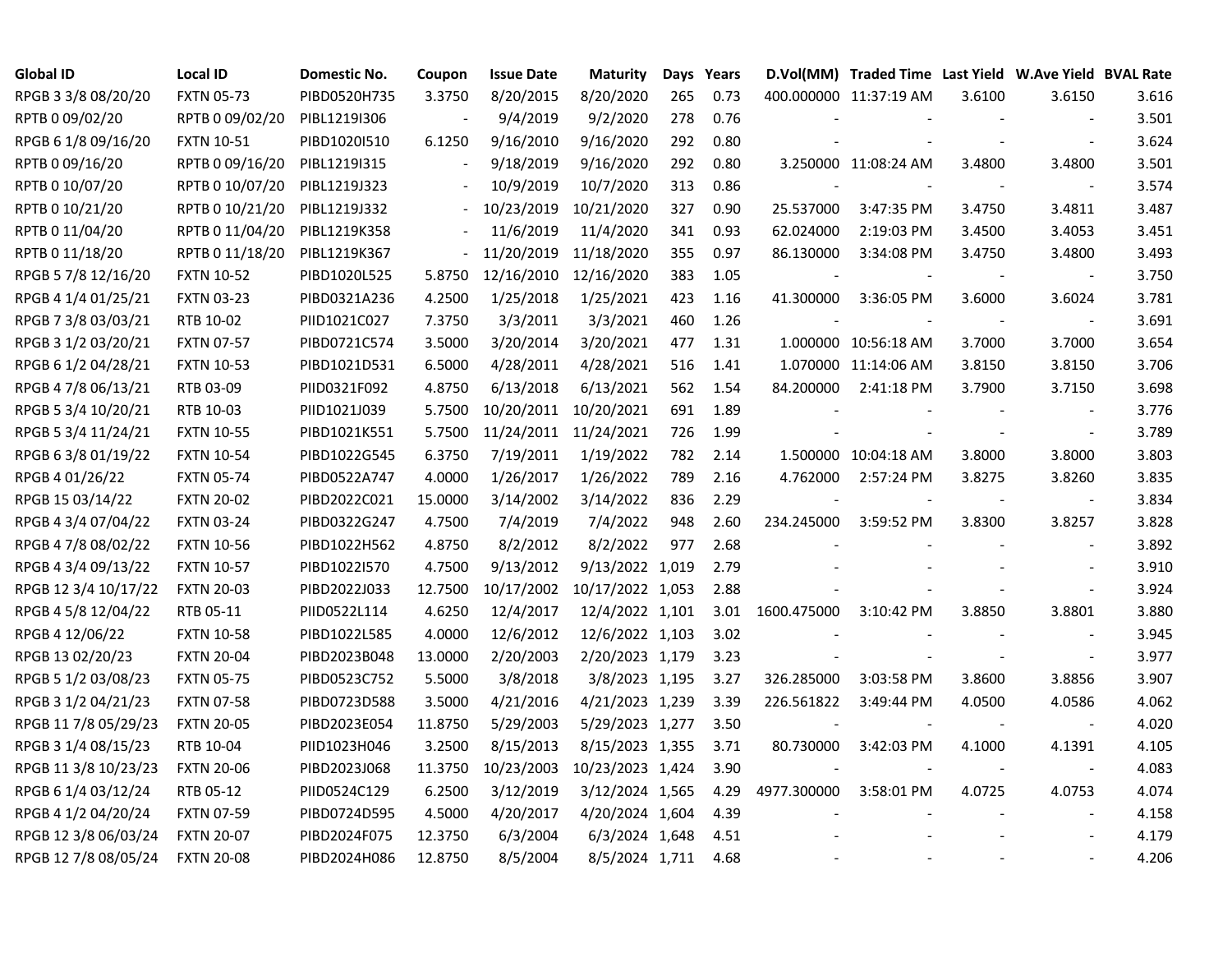| <b>Global ID</b>     | <b>Local ID</b>   | Domestic No. | Coupon  | <b>Issue Date</b> | <b>Maturity</b>        | Days Years |            | D.Vol(MM) Traded Time Last Yield W.Ave Yield BVAL Rate |        |                          |       |
|----------------------|-------------------|--------------|---------|-------------------|------------------------|------------|------------|--------------------------------------------------------|--------|--------------------------|-------|
| RPGB 4 1/8 08/20/24  | <b>FXTN 10-59</b> | PIBD1024H595 | 4.1250  | 8/20/2014         | 8/20/2024 1,726        | 4.73       |            | 20.000000 10:05:45 AM                                  | 4.2500 | 4.2500                   | 4.205 |
| RPGB 4 1/4 10/17/24  | <b>FXTN 05-76</b> | PIBD0524J762 | 4.2500  | 10/17/2019        | 10/17/2024 1,784       | 4.88       |            |                                                        |        | $\sim$                   | 4.200 |
| RPGB 13 3/4 11/11/24 | <b>FXTN 20-09</b> | PIBD2024K091 | 13.7500 | 11/11/2004        | 11/11/2024 1,809       | 4.95       |            |                                                        |        | $\sim$                   | 4.248 |
| RPGB 5 3/4 04/12/25  | <b>FXTN 07-61</b> | PIBD0725D618 | 5.7500  | 4/12/2018         | 4/12/2025 1,961        | 5.37       | 146.090000 | 2:09:27 PM                                             | 4.3300 | 4.3136                   | 4.315 |
| RPGB 12 1/8 04/14/25 | <b>FXTN 20-10</b> | PIBD2025D103 | 12.1250 | 4/14/2005         | 4/14/2025 1,963        | 5.37       |            |                                                        |        | $\overline{\phantom{a}}$ | 4.309 |
| RPGB 3 5/8 09/09/25  | <b>FXTN 10-60</b> | PIBD1025I608 | 3.6250  | 9/9/2015          | 9/9/2025 2,111         | 5.78       | 70.150000  | 3:47:22 PM                                             | 4.4750 | 4.4750                   | 4.479 |
| RPGB 12 1/8 10/20/25 | <b>FXTN 20-11</b> | PIBD2025J116 | 12.1250 | 10/20/2005        | 10/20/2025 2,152       | 5.89       |            |                                                        |        | $\sim$                   | 4.382 |
| RPGB 18 1/4 11/29/25 | <b>FXTN 25-01</b> | PIBD2525K015 | 18.2500 | 11/29/2000        | 11/29/2025 2,192       | 6.00       |            |                                                        |        | $\overline{\phantom{a}}$ | 4.397 |
| RPGB 10 1/4 01/19/26 | <b>FXTN 20-12</b> | PIBD2026A122 | 10.2500 | 1/19/2006         | 1/19/2026 2,243        | 6.14       |            |                                                        |        |                          | 4.415 |
| RPGB 6 1/4 02/14/26  | <b>FXTN 07-62</b> | PIBD0726B627 | 6.2500  | 2/14/2019         | 2/14/2026 2,269        | 6.21       | 109.370000 | 2:01:28 PM                                             | 4.4400 | 4.4214                   | 4.424 |
| RPGB 3 1/2 09/20/26  | RTB 10-05         | PIID1026I057 | 3.5000  | 9/20/2016         | 9/20/2026 2,487        | 6.81       | 12.960000  | 2:23:03 PM                                             | 4.5700 | 4.5746                   | 4.576 |
| RPGB 6 1/4 10/20/26  | RTB 15-01         | PIID1526J019 | 6.2500  | 10/20/2011        | 10/20/2026 2,517       | 6.89       |            |                                                        |        | $\overline{\phantom{a}}$ | 4.503 |
| RPGB 8 12/07/26      | <b>FXTN 20-13</b> | PIBD2026L139 | 8.0000  | 12/7/2006         | 12/7/2026 2,565        | 7.02       |            |                                                        |        | $\overline{\phantom{a}}$ | 4.518 |
| RPGB 5 3/8 03/01/27  | RTB 15-02         | PIID1527C023 | 5.3750  | 3/1/2012          | 3/1/2027 2,649         | 7.25       |            |                                                        |        | $\overline{\phantom{a}}$ | 4.567 |
| RPGB 4 3/4 05/04/27  | <b>FXTN 10-61</b> | PIBD1027E617 | 4.7500  | 5/4/2017          | 5/4/2027 2,713         | 7.43       | 3.700000   | 3:50:18 PM                                             | 4.6250 | 4.6250                   | 4.608 |
| RPGB 8 5/8 09/06/27  | <b>FXTN 20-14</b> | PIBD2027I140 | 8.6250  | 9/6/2007          | 9/6/2027 2,838         | 7.77       |            |                                                        |        |                          | 4.588 |
| RPGB 6 1/4 03/22/28  | <b>FXTN 10-63</b> | PIBD1028C635 | 6.2500  | 3/22/2018         | 3/22/2028 3,036        | 8.31       | 11.000000  | 3:31:42 PM                                             | 4.6550 | 4.6550                   | 4.624 |
| RPGB 9 1/2 12/04/28  | <b>FXTN 20-15</b> | PIBD2028L151 | 9.5000  | 12/4/2008         | 12/4/2028 3,293        | 9.02       |            |                                                        |        | $\overline{\phantom{a}}$ | 4.683 |
| RPGB 6 7/8 01/10/29  | <b>FXTN 10-64</b> | PIBD1029A644 | 6.8750  | 1/10/2019         | 1/10/2029 3,330        | 9.12       | 409.600000 | 3:11:32 PM                                             | 4.6400 | 4.6401                   | 4.641 |
| RPGB 8 3/4 05/27/30  | <b>FXTN 20-16</b> | PIBD2030E166 | 8.7500  | 5/27/2010         | 5/27/2030 3,832 10.49  |            |            |                                                        |        | $\blacksquare$           | 4.765 |
| RPGB 12 1/2 07/28/30 | <b>FXTN 25-02</b> | PIBD2530G029 | 12.5000 | 7/28/2005         | 7/28/2030 3,894 10.66  |            |            |                                                        |        | $\sim$                   | 4.773 |
| RPGB 11 1/4 01/26/31 | <b>FXTN 25-03</b> | PIBD2531A032 | 11.2500 | 1/26/2006         | 1/26/2031 4,076 11.16  |            |            |                                                        |        | $\blacksquare$           | 4.796 |
| RPGB 8 07/19/31      | <b>FXTN 20-17</b> | PIBD2031G171 | 8.0000  | 7/19/2011         | 7/19/2031 4,250 11.64  |            | 296.270000 | 3:33:20 PM                                             | 4.8450 | 4.8248                   | 4.822 |
| RPGB 9 3/8 10/05/31  | <b>FXTN 25-04</b> | PIBD2531J042 | 9.3750  | 10/5/2006         | 10/5/2031 4,328 11.85  |            |            |                                                        |        | $\sim$                   | 4.824 |
| RPGB 5 7/8 02/02/32  | <b>FXTN 20-18</b> | PIBD2032B183 | 5.8750  | 2/2/2012          | 2/2/2032 4,448 12.18   |            |            | 20.600000 11:22:44 AM                                  | 4.9150 | 4.9150                   | 4.839 |
| RPGB 5 7/8 03/01/32  | RTB 20-01         | PIID2032C014 | 5.8750  | 3/1/2012          | 3/1/2032 4,476 12.26   |            |            |                                                        |        | $\sim$                   | 4.842 |
| RPGB 5 3/4 09/27/32  | <b>FXTN 20-19</b> | PIBD2032I195 | 5.7500  | 9/27/2012         | 9/27/2032 4,686 12.83  |            |            | 16.000000 11:24:29 AM                                  | 4.9500 | 4.9500                   | 4.871 |
| RPGB 8 1/2 11/29/32  | <b>FXTN 25-05</b> | PIBD2532K057 | 8.5000  | 11/29/2007        | 11/29/2032 4,749 13.00 |            |            |                                                        |        | $\overline{\phantom{a}}$ | 4.879 |
| RPGB 3 5/8 03/21/33  | <b>FXTN 20-20</b> | PIBD2033C206 | 3.6250  | 3/21/2013         | 3/21/2033 4,861 13.31  |            |            | 15.680000 11:54:01 AM                                  | 4.9750 | 4.9679                   | 4.895 |
| RPGB 9 1/4 11/05/34  | <b>FXTN 25-06</b> | PIBD2534K062 | 9.2500  | 11/5/2009         | 11/5/2034 5,455 14.94  |            |            |                                                        |        | $\overline{\phantom{a}}$ | 4.974 |
| RPGB 8 09/30/35      | <b>FXTN 25-07</b> | PIBD25351071 | 8.0000  | 9/30/2010         | 9/30/2035 5,784 15.84  |            |            |                                                        |        | $\blacksquare$           | 5.027 |
| RPGB 8 1/8 12/16/35  | <b>FXTN 25-08</b> | PIBD2535L086 | 8.1250  | 12/16/2010        | 12/16/2035 5,861 16.05 |            | 0.300000   | 3:36:01 PM                                             | 5.2250 | 5.2250                   | 5.060 |
| RPGB 7 5/8 09/29/36  | <b>FXTN 25-09</b> | PIBD2536I097 | 7.6250  | 9/29/2011         | 9/29/2036 6,149 16.84  |            |            |                                                        |        | $\overline{\phantom{a}}$ | 5.101 |
| RPGB 5 1/4 05/18/37  | <b>FXTN 20-21</b> | PIBD2037E214 | 5.2500  | 5/18/2017         | 5/18/2037 6,380 17.47  |            |            |                                                        |        | $\overline{\phantom{a}}$ | 5.153 |
| RPGB 5 3/4 08/16/37  | <b>FXTN 25-10</b> | PIBD2537H103 | 5.7500  | 8/16/2012         | 8/16/2037 6,470 17.71  |            |            | 26.200000 11:28:12 AM                                  | 5.1250 | 5.1250                   | 5.173 |